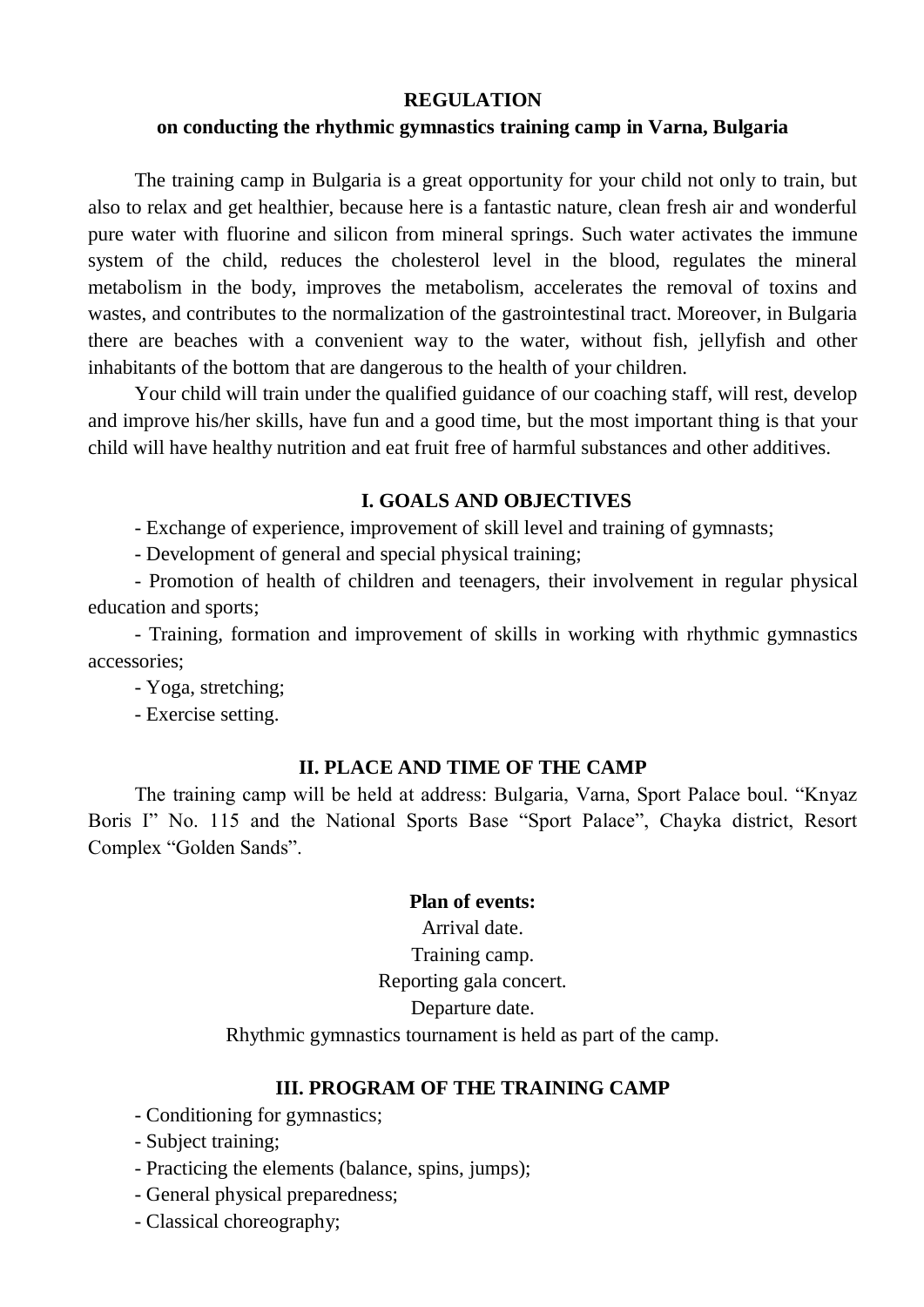- Dance training;

- Yoga, stretching;
- Individual work with a coach (prior registration is required);
- Program setting with a choreographer (prior registration is required);
- Entertainment and excursions (Annex 1).

The participants will be divided into groups according to the level of their training and age.

#### **IV. TEACHING AND COACHING STAFF**

**Zhukova Svetlana** - Leading Coach of the Canadian Rhythmic Gymnastics Team, FIG Referee.

**Marina Andrienko** - President of the Federation of Rhythmic Gymnastics of the Altai Republic, Rhythmic Gymnastics Master, Coach-Instructor of the highest qualification grade in Rhythmic Gymnastics, Director of Training Camp.

**Vais Yulia** - Rhythmic Gymnastics Master, Coach-Instructor of the highest qualification grade in Rhythmic Gymnastics.

**Hristo Hadzhimikhailov** - Dance Coach, Russian and European Dance Show Champion, Choreographer of Varna Dance School "Creators". Pupils of the school managed to become national and international champions.

**Anastasia Bukhtueva** - Choreographer, Graduate from the Academy of Culture and Arts, Teacher of the Altai Regional College of Culture and Arts.

**Elena Vitrichenko** - Bronze Medalist of the Olympic Games 1996 in the all-around, nine-time World Champion, twelve-time European Champion.

**Zakrevskaya Anastasia** - Frequent Winner of the World Cup stages and the European Championships, six-time Champion of the Republic of Belarus.

There may be changes in the coaching staff.

## **V. PARTICIPANTS OF THE TRAINING CAMP**

Gymnasts born in 2015 and older are allowed to the camp:

- upon pre-registration and payment;

- in the presence of a copy of the birth certificate and medical insurance;

- in the presence of a medical certificate certifying that the child is admitted to physical exertion;

| Full name | Tour | Year of | Country | City | Skill level            | Accommoda   Contacts |  |
|-----------|------|---------|---------|------|------------------------|----------------------|--|
|           |      | birth   |         |      | $(1-10 \text{ years})$ | tion                 |  |
|           |      |         |         |      |                        | Yes/No               |  |
|           |      |         |         |      |                        |                      |  |

**Application** 

Each participant must have a sports form (clothes for rhythmic gymnastics and accessories, rubber, weights, swimsuit for swimming, a towel).